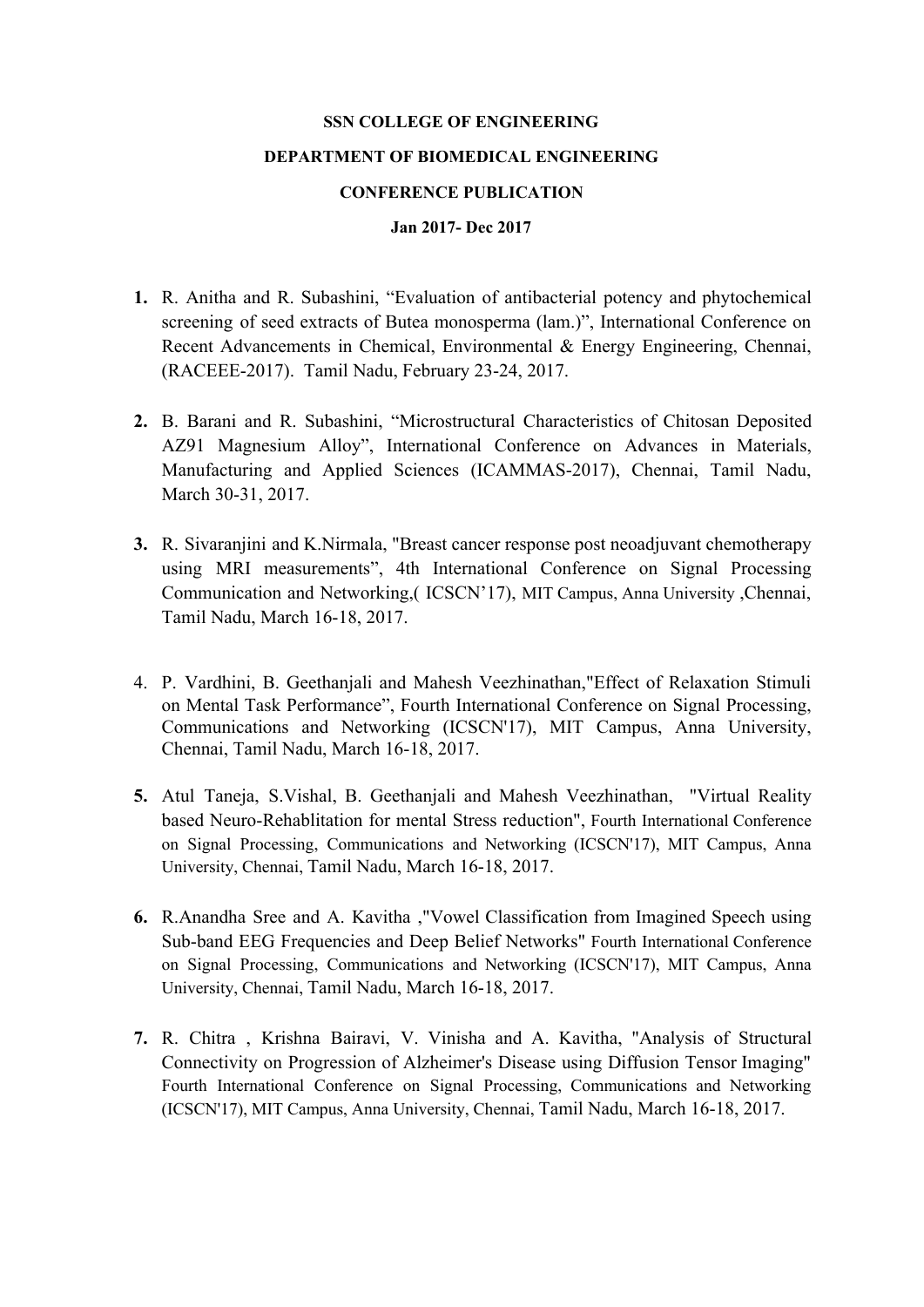- **8.** K.P.S.G. Sugirtha and M. Dhanalakshmi ,"Transliteration of Braille code into text in English language", International Conference on Nextgen Electronic Technologies: Silicon to software , VIT , Chennai campus, March 23-25, 2017
- **9.** Diana Chris A and Laxmi N presented paper on ''Clinical parametric analysis of fetal heart rate using Cardiotocography'',in the 5 th International Conference on Contemporary Engineering and Technology 2017 (ICCET) held at Madha Engineering College,Chennai on 24th and 25th March 2017
- 10. Thanuja E.S and Suganthi. L, "Effect of Integrated yoga on cardiovascular parameters during pregnancy" IEEE sponsored international conference on Intelligent Computing and Control system(ICICCS 2017), pp 804-809, 15-16<sup>th</sup> June 2017.
- 11. Monica Ashokumar, Rosheema Bala J. B., Geethanjali B and Mahesh Veezhinathan, "Visualizing the Functional Connectivity of Bilingual and Monolingual Brain during Multitasking" 16th IEEE International Conference on Cognitive Informatics and Cognitive Computing (ICCI\*CC'17) at the Oxford University, London, United Kingdom, 26-28th July 2017
- 12. Vishnu Priya K., Kavitha A, "Estimation of Biomarkers for Autism and its co-morbidities using Resting state EEG" 16th IEEE International Conference on Cognitive Informatics and Cognitive Computing (ICCI\*CC'17) at the Oxford University, London, United Kingdom, 26-28th July 2017.
- 13. Kapardi M., Kavitha A, "Functional connectivity assessment for episodic memory" 16th IEEE International Conference on Cognitive Informatics and Cognitive Computing (ICCI\*CC'17) at the Oxford University, London, United Kingdom, 26-28th July 2017.
- 14. Bhuvaneshwari B., Kavitha A, "Investigations on the brain connectivity patterns in progression of Alzheimer's disease using functional MR imaging and graph theoretical measures" 16th IEEE International Conference on Cognitive Informatics and Cognitive Computing (ICCI\*CC'17) at the Oxford University, London, United Kingdom,26-28th July 2017.
- 15. V. Ritu, M Keerthana, B Geethanjali and Mahesh Veezhinathan , "A Functional Connectivity based Approach to Visualize the Event Related Changes in Depression through Cognitive Information Processing during Working Memory Tasks" 16th IEEE International Conference on Cognitive Informatics and Cognitive Computing (ICCI\*CC'17) at the Oxford University, London, United Kingdom,26-28th July 2017.
- 16. Keerthana M, Ritu V, Geethanjali B, Veezhinathan M (2017) Visualization of Auditory Working Memory Deficits in Depression. Neuroinformatics 2017, P 41 August 20-21, 2017, Kuala Lumpur, Malaysia. doi: [10.12751/incf.ni2017.0047](http://doi.org/10.12751/incf.ni2017.0047) [https://abstracts.g-node.org/conference/NI2017/abstracts#/uuid/2908f67a-9a1f-46e1-9](https://abstracts.g-node.org/conference/NI2017/abstracts#/uuid/2908f67a-9a1f-46e1-93fc-2da724d47687) [3fc-2da724d47687](https://abstracts.g-node.org/conference/NI2017/abstracts#/uuid/2908f67a-9a1f-46e1-93fc-2da724d47687)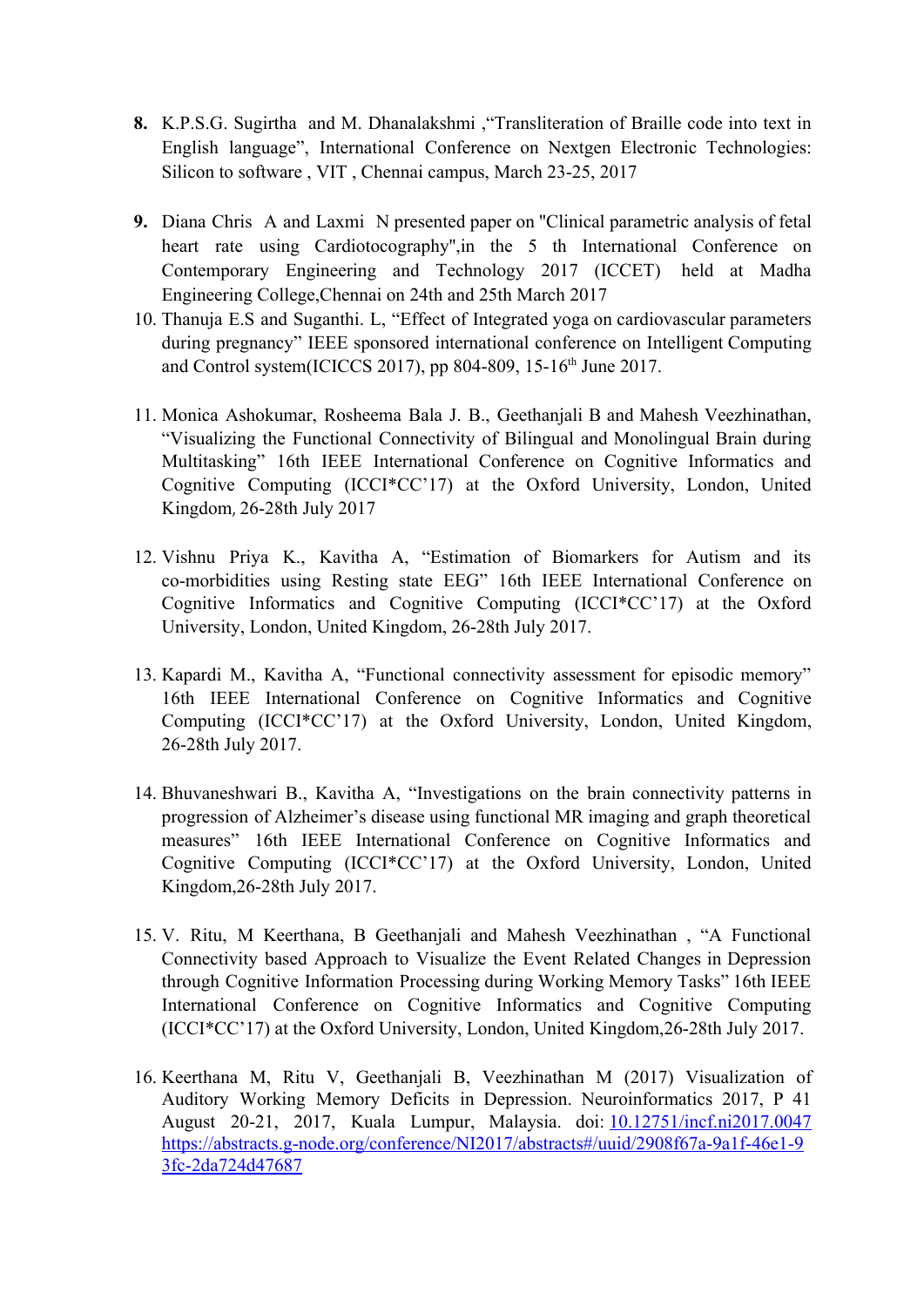- 17. Rosheema Bala J.B , Monica Ashokumar ,Geethanjali B , Mahesh Veezhinathan (2017) A computational analysis of the functional connectivity in bilinguals and monolinguals during Simon effect. Neuroinformatics 2017, P 39 August 20-21, 2017, Kuala **Lumpur**, Lumpur, Malaysia. doi: [10.12751/incf.ni2017.0045.](http://doi.org/10.12751/incf.ni2017.0045)[https://abstracts.g-node.org/conference/NI2017/abstrac](https://abstracts.g-node.org/conference/NI2017/abstracts#/uuid/83d3a991-768b-4cb8-9b33-1de86be2cf6) [ts#/uuid/83d3a991-768b-4cb8-9b33-1de86be2cf6](https://abstracts.g-node.org/conference/NI2017/abstracts#/uuid/83d3a991-768b-4cb8-9b33-1de86be2cf6)
- 18. Suganthi.L, "Effect of Physical Stress on Human Electro Dermal Activity", IEEE International Conference on Energy, Communication, Data Analytics and Soft Computing (ICECDS 2017) SKR Engineering College, 1-2nd August, 2017.
- 19. Divya B , Delpha Jacob, Badrinath S, "Public speaking words recognition using EMG", IEEE International Conference on Smart Technologies for Smart Nation, 17-19<sup>th</sup> August, 2017.
- 20. Kavitha Anandan, Sudhir Ganesan, Deepak V.D., Pavithra M. and Vallabhi Venkatesh, "Analysis of adjacent vertebrae post vertebroplasty", Additive Manufacturing Technologies 7th International Conference on Additive Manufacturing Technologies – AM 2017,The Lalit Ashok, Bengaluru. 7-8th, Sep, 2017
- 21. T.R.Thamizhvani, Dr. Suganthi Lakshmanan and Dr.R.Sivaramakrishnan, "computer aided diagnosis of skin tumours from dermal images", Springer International Conference on Computational Vision and Bio Inspired Computing (ICCVBIC 2017), 21-22 September, 2017.
- 22. Suganthi Lakshmanan, Dipanjan Chatterjee, Manivannan Muniyandi,"Noninvasive assistive method to Diagnose Arterial Disease- Takayasu's arteritis" Springer International Conference on Computational Vision and Bio Inspired Computing (ICCVBIC 2017), 21-22 September, 2017.
- 23. R Sivaramakrishnan, Sameer Antani, Stefan Jaeger, "Visualizing Deep Learning Activations for Improved Malaria Cell Classification" Conference on Medical Informatics and Heatlhcare (MIH 2017), Nova Scotia, Halifax, Canada, 14th August 2017.
- 24. Pravin Kumar Subbaraj, J. G. Svec, J. Vydrova, and B. Zitova, "Quantifying kymograpic waveform with Bezier curves," presented at the 12th International Conference on Advances in Quantitative Larynogology, Voice and Speech Research (AQL), Hong Kong, 17-21 October 2017.
- 25. J. G. Svec, Pravin Kumar Subbaraj, J. Vydrova, and F. Sram, "Mucosal wave features and their appearance on the vocal folds: Updated findings and concepts," presented at the 12th International Conference on Advances in Quantitative Larynogology, Voice and Speech Research (AQL), Hong Kong, 17-21 October 2017.